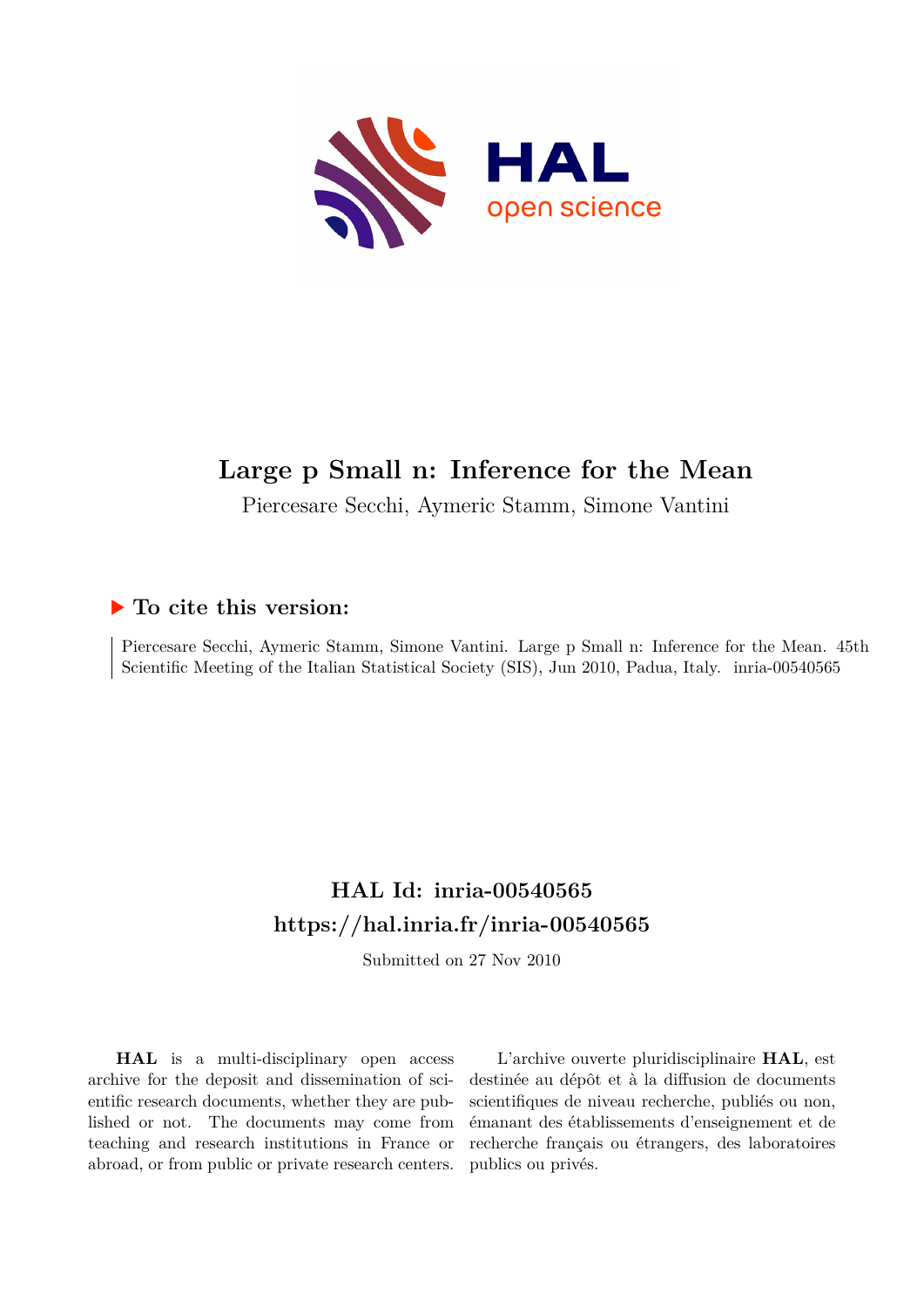# Large *p* Small *n*: Inference for the Mean

Piercesare Secchi, Aymeric Stamm, Simone Vantini

Abstract We present a new result that enables inference for the mean vector of a multivariate normal random variable when the number *p* of its components is far larger than the number *n* of sample units and the covariance structure is completely unknown. The result turns out to be a useful tool for the inferential analysis (e.i. confidence region and hypothesis testing) of data up to now mostly studied only within an explorative perspective, like functional data. To this purpose, an application to the analysis of brain vascular vessel geometry is developed and shown.

Key words: Functional data analysis, Testing statistical hypotheses.

## 1 Introduction

The advent and development of high precision data acquisition technologies in active fields of research (e.g., medicine, engineering, climatology, economics), that are able to capture real-time and/or spatially-referenced measures, have provided the scientific community with large amount of data that challenge the classical approach to data analysis.

Modern data sets (large *p* small *n* data sets, i.e. data sets characterized by a number of random variables that is much larger than the number of sample units) contrast traditional data sets (small *p* large *n* data sets, i.e. data sets characterized by a number of sample units that is much larger than the number of random variables)

Aymeric Stamm

Piercesare Secchi and Simone Vantini

MOX - Department of Mathematics "Francesco Brioschi", Politecnico di Milano, Piazza Leonardo da Vinci, 32, 20133, Milano, Italy,

e-mail: piercesare.secchi@polimi.it, simone.vantini@polimi.it

University of Rennes I, IRISA, UMR CNRS-6074 Campus de Beaulieu, F-35042 Rennes, France, e-mail: aymeric.stamm@irisa.fr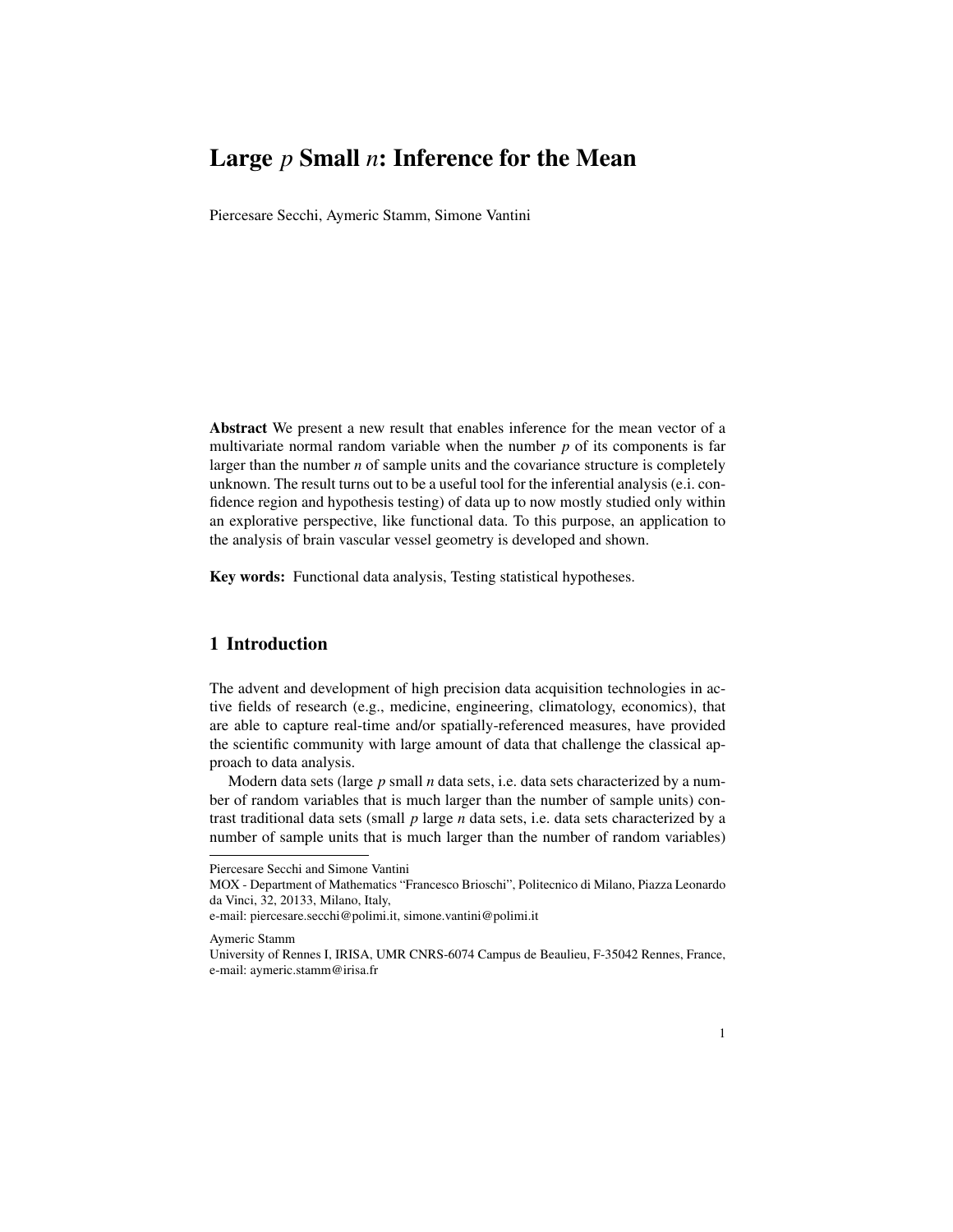that drove the evolution of statistics and data analysis during the last century. This makes all classical inferential tools nearly useless in many fields at the forefront of scientific research and raises the demand for new modern inferential tools that suit this new kind of data. The aim of this paper is to provide statistical tools for the inferential analysis of large *p* small *n* data sets.

An active area of statistical research moving in this direction is functional data analysis (FDA). Indeed, in FDA each sample unit is represented by means of a function (e.g. Ramsay and Silverman, 2005; Ferraty and Vieu, 2006). Nowadays, the typical inferential approach of FDA is the projection of the *n* functions under investigation - virtually belonging to an ∞-dimensional functional space - onto a finite *p*-dimensional functional subspace with *p* smaller than *n*. Roughly speaking, the original FDA is replaced by a classical multivariate analysis that is expected to well approximate the former one. Technically, performing this replacement means implicitly assuming that the image of the random function under investigation (i.e. the space which the realizations of the random function under analysis belong to) coincides with a specific finite *p*-dimensional functional subspace. This paper is a first attempt to provide inferential tools for the analysis of large *p* small *n* data (e.g. functional data) in a basis-free framework (for functional data this means that there are no assumptions on the spaces which the mean function and the auto-covariance function belong to).

The work of Srivastava (2007) moves in the same direction. In this work, some inferential results non depending on strong assumptions on the covariance structure are presented. Unfortunately, these results are asymptotic in both *p* and *n* (i.e. large *p* large *n* data). This makes them non suitable to perform inferential statistical analysis of large *p* small *n* data.

For clarity of exposition, in Section 2 we recall a few well known results about inference for the mean of a multivariate normal random variable; in Section 3, our new results about inference for the mean when the number *p* of random variables is far larger than the number *n* of sample units are presented, while in Section 4 an application of the previous results to the inferential analysis of the local radius of the internal carotid artery is reported.

### 2 Inference for the Mean: State of the Art

The classical approach to inference for the mean  $\mu_p$  of a *p*-variate normal random variable with unknown covariance matrix  $\Sigma_p$  relies on a famous corollary of the Hotelling's Theorem that holds when the number *n* of sample units is larger than the number *p* of random variables.

**Theorem 1 (Hotelling's Theorem).** *Assume that (i)*  $\mathbf{X} \sim N_p(\mu_p, \Sigma_p)$ , *(ii)*  $W \sim$ *Wishart*<sub>p</sub>( $\frac{1}{m}\sum_{p}$ ,*m*)*,* (*iii*) **X** and *W* are independent, then for  $m \ge p$ :

$$
\frac{m-p+1}{mp}({\bf X}-\mu_p)'W^{-1}({\bf X}-\mu_p)\sim F(p,m-p+1).
$$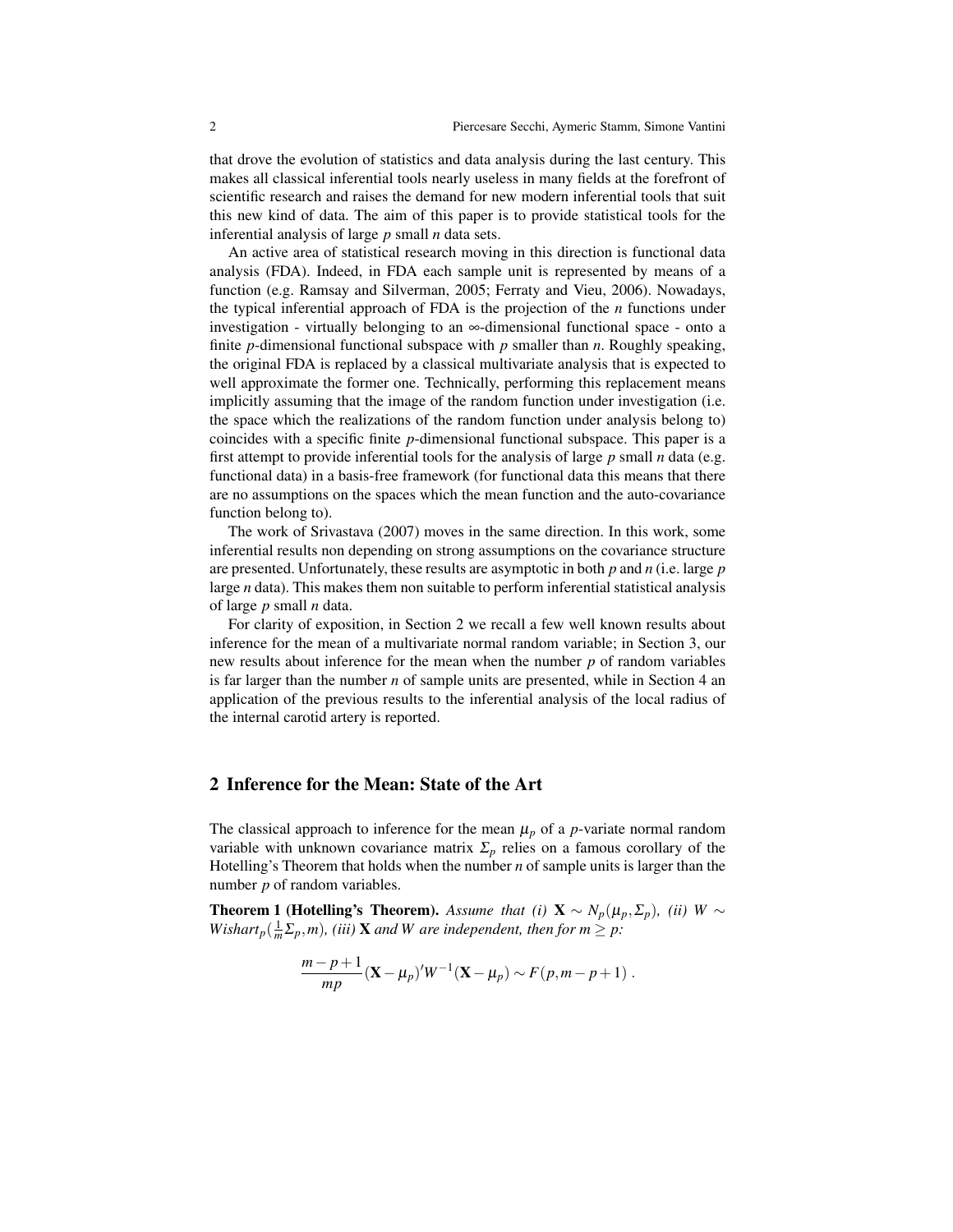Large *p* Small *n*: Inference for the Mean 3

Corollary 1 (Hotelling's Corollary). Assume that (i')  $\{X_i\}_{i=1,\dots,n} \sim$  *iid*  $N_p(\mu_p, \Sigma_p)$ , *then, for*  $n > p$ *:* 

$$
\frac{(n-p)n}{(n-1)p}(\overline{\mathbf{X}}-\boldsymbol{\mu}_p)'S^{-1}(\overline{\mathbf{X}}-\boldsymbol{\mu}_p)\sim F(p,n-p) ,
$$

*where* X *and S*−<sup>1</sup> *are the sample mean and the inverse of the sample covariance matrix, respectively.*

Corollary 1 makes possible the development of inferential tools for the estimate of the mean value of a *p*-variate normal random variable (e.g. confidence ellipsoidal regions or hypothesis testing) when the number *n* of sample units is larger than the number *p* of random variables; there are no assumptions on the covariance matrix  $\Sigma_p$  that is only required to be positively definite. Proofs of the previous results can be found, for instance, in Anderson (2003).

In more and more applications, the number  $p$  of random variables is far larger than the number *n* of sample units and the covariance matrix is unknown. Thus, Corollary 1 cannot be used to make inference for the mean in these cases. In the following section we provide a theorem and a corollary that can be used to make inference for the mean when *n* is finite, *p* goes to infinity, and the covariance matrix is unknown.

#### 3 Inference for the Mean of Large *p* Small *n* Data

Given a real positively semi-definite  $p \times p$  matrix *A* with  $\{\lambda_i\}_{i=1,\dots,p}$  and  $\{\mathbf{e}_i\}_{i=1,\dots,p}$ being its eigenvalues and eigenvectors respectively,  $A^+ = \sum_{i:\lambda_i\neq 0} \frac{1}{\lambda_i}$  $\frac{1}{\lambda_i}$ **e**<sub>*i*</sub>**e**<sup>*i*</sup><sub>*i*</sub> is called the Moore-Penrose inverse of *A* (e.g Rao and Mitra, 1971). Moreover, we indicate with  $\chi^2_{1-\alpha}(m)$  the  $(1-\alpha)$ -quantile of a random variable with distribution  $\chi^2(m)$ .

Theorem 2 (Generalized Hotelling's Theorem). *Assume that:*

- $(i)$  **X** ∼  $N_p(\mu_p, \Sigma_p)$ ;
- *(ii)*  $W \sim Wishart_p(\Sigma_p, m)$ ;
- *(iii)* X *and W are independent;*

*then, for m*  $\geq$  1*:* 

$$
\lim_{p\to+\infty}P\left[\frac{(tr\Sigma_p)^2}{tr\Sigma_p^2}(\mathbf{X}-\mu_p)'W^+(\mathbf{X}-\mu_p)\leq \chi^2_{1-\alpha}(m)\right]=1-\alpha.
$$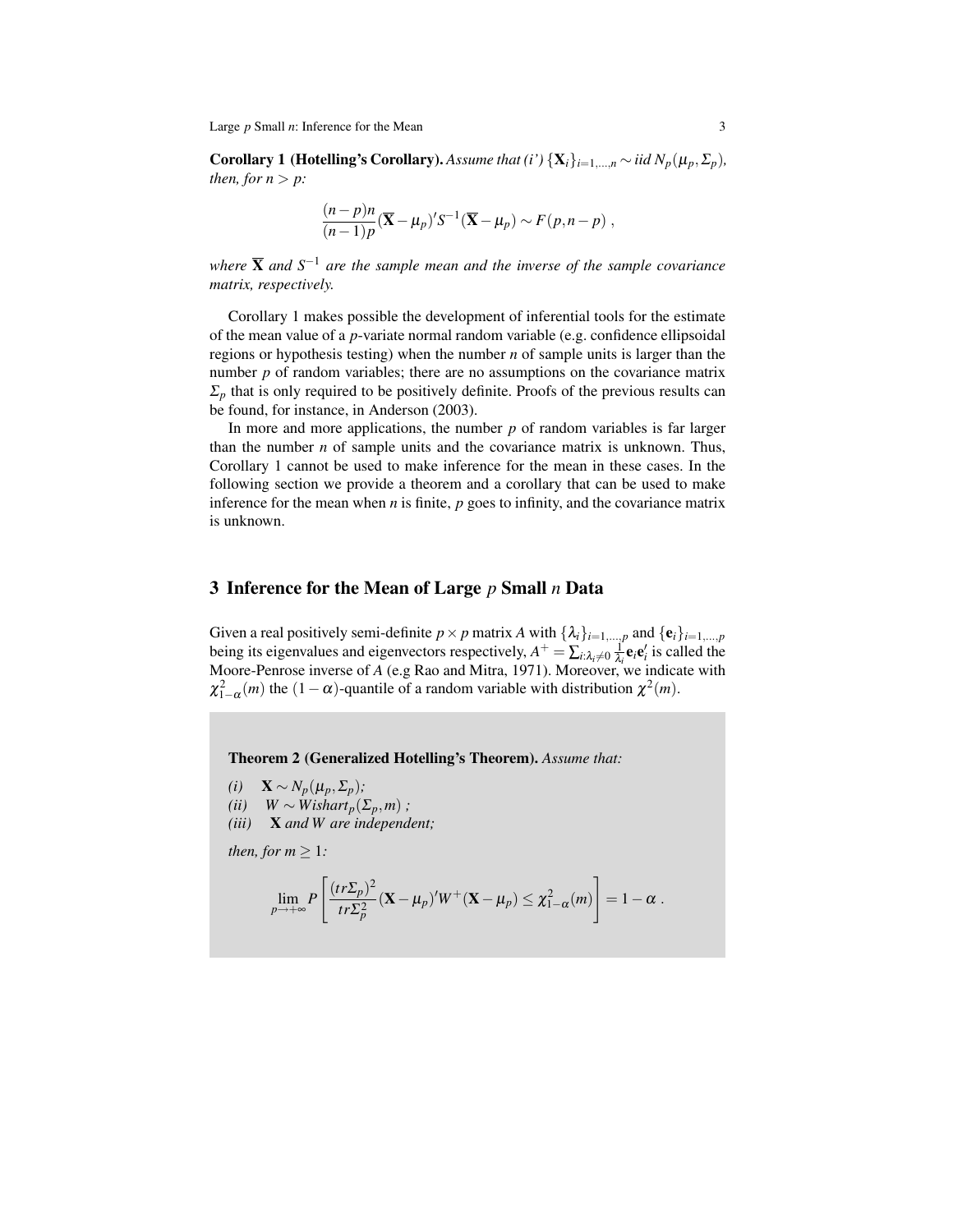Corollary 2 (Generalized Hotelling's Corollary). *Assume that:*

*(i')* {**X**<sub>*i*</sub>}<sub>*i*=1,...,*n*</sub> ∼ *iid*  $N_p(\mu_p, \Sigma_p)$ ; *then, for*  $n \geq 2$ *:* 

$$
\lim_{p\to+\infty}P\left[\frac{n(tr\Sigma_p)^2}{(n-1)tr\Sigma_p^2}(\overline{\mathbf{X}}-\boldsymbol{\mu}_p)'S^+(\overline{\mathbf{X}}-\boldsymbol{\mu}_p)\leq \chi^2_{1-\alpha}(n-1)\right]=1-\alpha,
$$

*where* X *and S*<sup>+</sup> *are the sample mean and the Moore-Penrose inverse of the sample covariance matrix, respectively.*

The proof of Theorem 2 and of Corollary 2 can be found in Secchi et al. (2010). This proof is quite technical and - at the moment - it requires some specific regularity assumptions about the asymptotic behavior of  $\Sigma_p$ .

Note that Corollary 2 is based on the univariate statistics  $n(\bar{\mathbf{X}} - \mu_p)'S^+(\bar{\mathbf{X}} - \mu_p)$ . We named this statistics Generalized Hotelling's  $T^2$  since it can be proven (Secchi et al., 2010) that it generalizes Hotelling's  $T^2 = n(\bar{\mathbf{X}} - \mu_p)'S^{-1}(\bar{\mathbf{X}} - \mu_p)$  that appears in Corollary 1. Indeed, Hotelling's  $T^2$  is defined only for  $n > p \ge 1$  while the Generalized Hotelling's  $T^2$  is defined for any *n* and *p* such that  $n \ge 2$  and  $p \ge 1$ , and it coincides with the former when  $n > p$ . Strong connections with the univariate *t* statistic are discussed in Secchi et al. (2010).

Corollary 2 turns out to be a useful tool for the construction of confidence regions and hypothesis tests for the mean in all practical situations where the number *p* of random variables is far larger than the number *n* of sample units (e.g. genetics) or even virtually infinite (e.g. functional data).

A **Confidence Region** for the mean  $\mu_p$  can be defined as follows:

$$
CR_{\gamma}(\mu_p) := \left\{ \mathbf{m}_p : \frac{n(tr\Sigma_p)^2}{(n-1) tr\Sigma_p^2} (\mathbf{m}_p - \overline{\mathbf{X}})' S^+(\mathbf{m}_p - \overline{\mathbf{X}}) \leq \chi^2_{\gamma}(n-1) \right\}, \tag{1}
$$

with  $\gamma$  being the asymptotic confidence level.

Equivalently, an **Hypothesis Test** for  $H_0: \mu_p = \mu_{0p}$  versus  $H_1: \mu_p \neq \mu_{0p}$ with asymptotic significance level  $\alpha$  has the following rejection region:

$$
\text{Reject } H_0 \text{ in favor of } H_1 \text{ if:}
$$
\n
$$
\frac{n(tr\Sigma_p)^2}{(n-1) tr\Sigma_p^2} (\overline{\mathbf{X}} - \mu_{0p})' S^+ (\overline{\mathbf{X}} - \mu_{0p}) > \chi_{1-\alpha}^2 (n-1) \,. \tag{2}
$$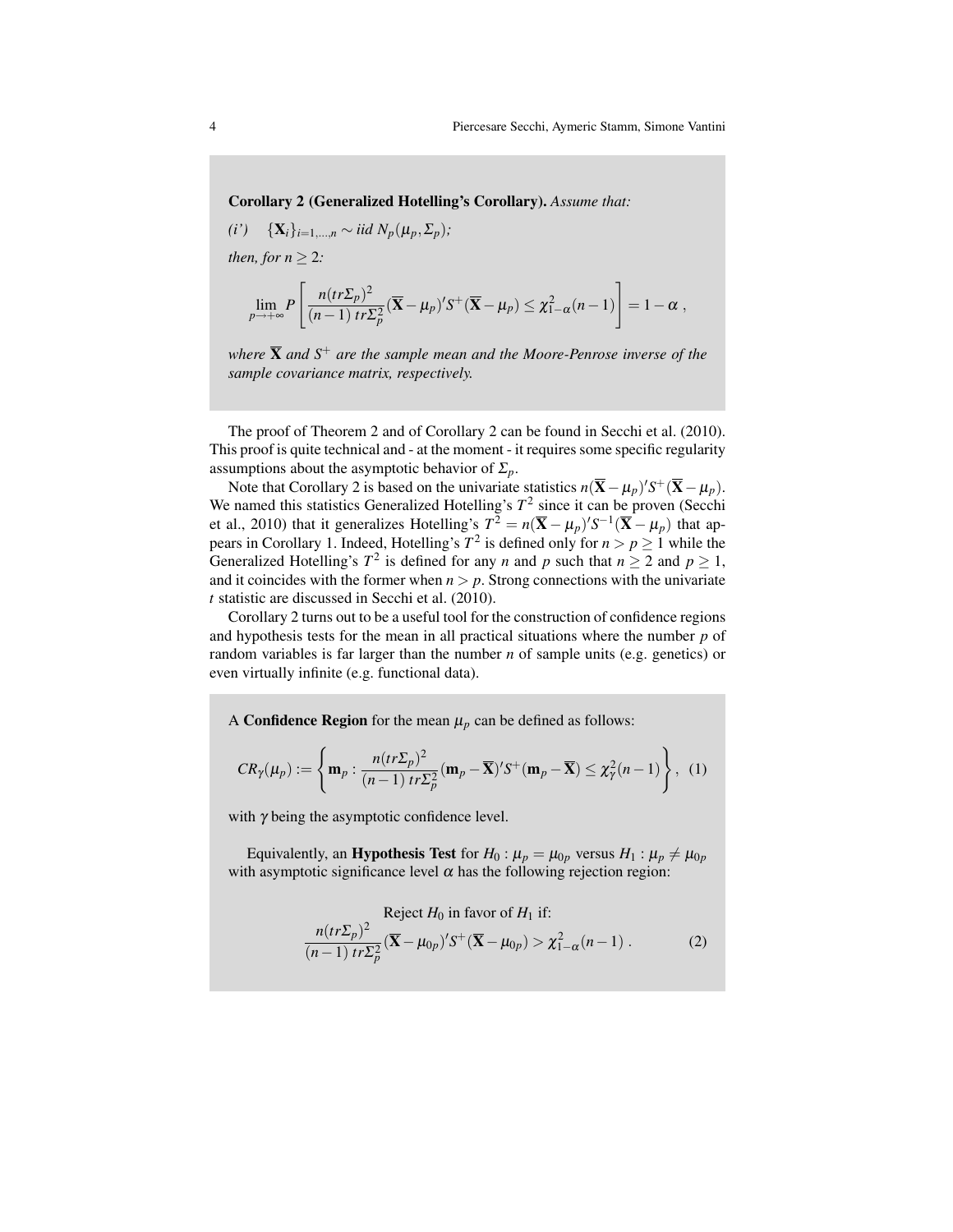In practice, the use of Corollary 2, requires the computation of the coefficient  $(tr\Sigma_p)^2 / tr\Sigma_p^2$ . Two different scenarios may occur:

- The coefficient  $(tr\Sigma_p)^2 / tr\Sigma_p^2$  is known even if  $\Sigma_p$  is not completely known. This occurs, for instance, in any situation where  $\Sigma_p$  is known up to a multiplying constant (e.g. if  $\Sigma_p = \sigma^2 \mathbf{I}_p$  with unknown  $\sigma^2$ ,  $(\hat{tr} \Sigma_p)^2 / tr \Sigma_p^2$  turns out to be equal to *p*, or if  $[\Sigma_p]_{ij} = \sigma^2 \min(i, j)$  with unknown  $\sigma^2$ , i.e. a discrete time brownian motion,  $(tr\overline{\Sigma_p})^2 / tr\overline{\Sigma_p^2}$  turns out to be equal to 3/2).
- The coefficient  $(tr\Sigma_p)^2 / tr\Sigma_p^2$  is unknown. In this case we proceed by replacing it with an estimate while the confidence level in (1) and the significance level in (2) become approximate; for instance, in Section 4 the estimator  $\frac{(n-2)(n+1)}{(n-1)^2} \frac{(trS)^2}{trS^2 - \frac{1}{n-1}}$  $\frac{1}{\ln 5^2} - \frac{1}{n-1} (\ln 5)^2$ suggested in Secchi et al. (2010) is used.

The case  $\Sigma_p = \sigma^2 \mathbf{I}_p$  with unknown  $\sigma^2$  is widely discussed in Srivastava (2007); in that work the distribution of the statistic  $\frac{(p-n+2)n}{n-1}(\bar{X}-\mu_p)'S^+(\bar{X}-\mu_p)$  is detected for any  $p > n$  under the assumption  $\Sigma_p = \sigma^2 \mathbf{I}_p$ . The results presented in Srivastava (2007) are consistent with Corollary 2. Indeed, when  $\Sigma_p = \sigma^2 \mathbf{I}_p$ , for  $p \to +\infty$ , the difference between the statistic  $\frac{(p-n+2)n}{n-1}(\bar{X}-\mu_p)'S^+(\bar{X}-\mu_p)$  and the statistic  $n(tr\Sigma_p)^2$  $\frac{n(tr\Sigma_p)^2}{(n-1) tr\Sigma_p^2} (\overline{\mathbf{X}} - \mu_p)' S^+ (\overline{\mathbf{X}} - \mu_p)$  converges a.s. to 0, and the limit distribution of the

former statistic is a  $\chi^2(n-1)$ , as expected by Corollary 2.

Before showing an application of our results within the context of functional data analysis (e.g. the analysis of the local radius of 65 Internal Carotid Arteries), we want to point out some peculiar features of confidence region (1) and of test (2).

Because  $S^+$  is positive semi-definite, the confidence region  $CR_\gamma(\mu_p)$  - which for  $n > p$  is a *p*-dimensional ellipsoid in a *p*-dimensional space - turns out to be a cylinder belonging to a *p*-dimensional space generated by an *n* − 1-dimensional ellipsoid. Its graphical visualization is of course non trivial. Nevertheless, knowing if a given vector  $\mathbf{m}_p$  of interest belongs to  $CR_\gamma(\mu_p)$  is always trivial. Moreover it can be shown that  $CR_{\gamma}(\mu_p)$  is bounded in all directions belonging to the random space *Im*(*S*) and thus all projections onto these directions can be used to partially visualize  $CR_{\gamma}(\mu_p)$ . For instance, one may use the *n* − 1 sample principal components (PCs) as natural directions onto which project and visualize  $CR_{\gamma}(\mu_p)$ .

Due to the non-null dimension of the random space *ker*(*S*) and to the orthogonality between  $ker(S)$  and  $Im(S)$ , we have that the statistics  $\frac{n(tr\Sigma_p)^2}{(n-1)tr\Sigma_p^2}$  $\frac{n(tr\Sigma_p)^2}{(n-1) tr\Sigma_p^2} (\overline{\mathbf{X}} - \mu_{0p})' S^+ (\overline{\mathbf{X}} \mu_{0p}$ ) in the hypothesis test (2) does not change if  $\mu_{0p}$  is replaced by  $\mu_{0p} + \mu_{ker(S)}$ with  $\mu_{\text{ker}(S)}$  being any vector belonging to  $\text{ker}(S)$ . This means that it might happen that  $H_0$  is not rejected even for values of the sample mean  $\overline{X}$  that are "really very far" from  $\mu_{0p}$  in some direction within  $\text{ker}(S)$ . This is not surprising, because the use of  $S^+$  implies an exclusive focus on the space *Im(S)*, neglecting all  $p - n + 1$ directions associated to *ker*(*S*).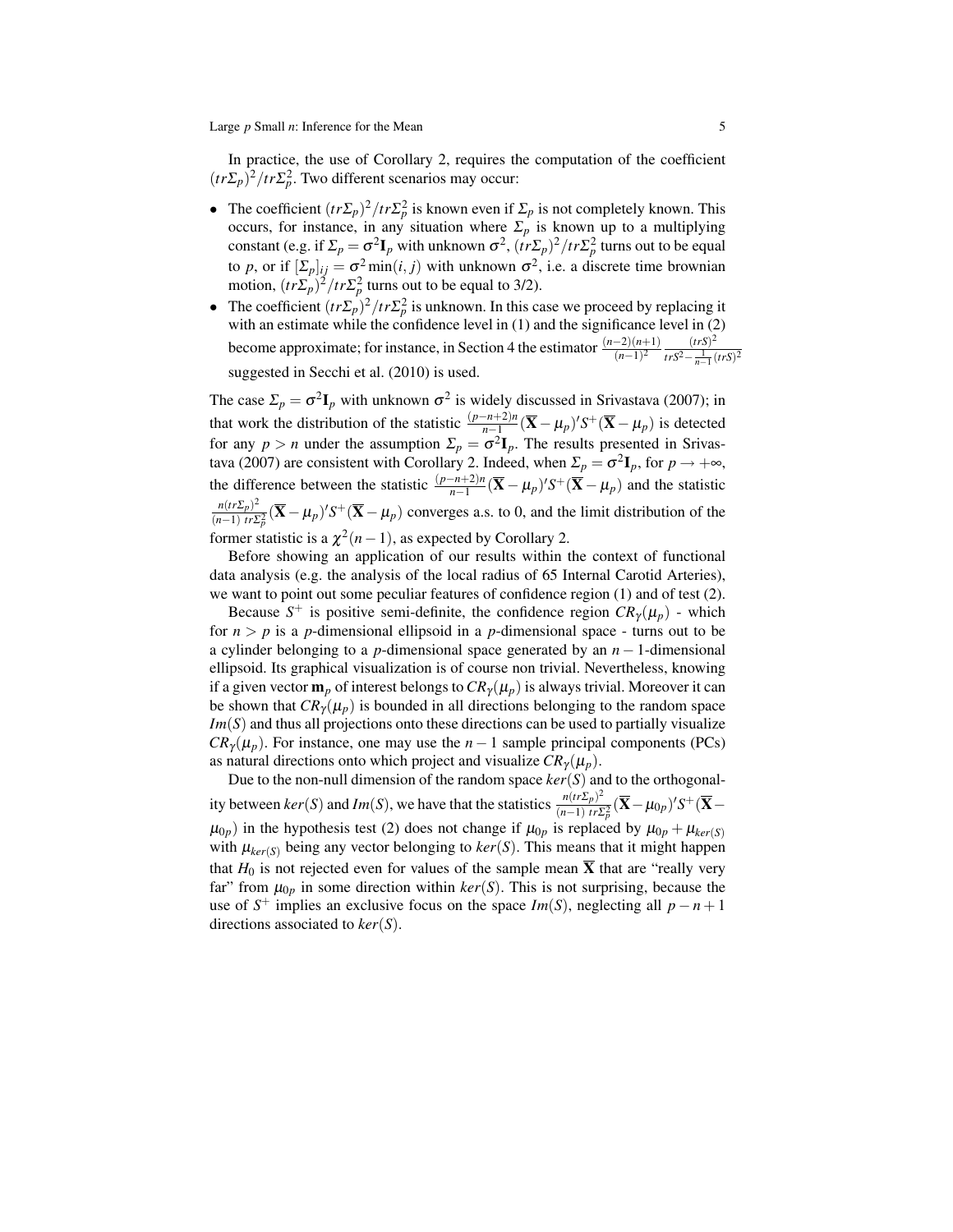### 4 An Application to the Radius of Brain Vascular Vessels

We present here an application of the results introduced in Section 3 to the analysis of a functional data set: the local radius of 65 internal carotid arteries (ICA). Details about the origin and elicitation of these data can be found in Sangalli et al. (2009a) and Sangalli et al. (2009b). The 65 patients are divided into two groups according to the presence and location of a cerebral aneurysm in their brain vascular system: the Lower group (made of 32 patients having an aneurysm along the ICA or healthy) and the Upper group (made of 33 patients having an aneurysm downstream of the ICA). For both groups, a 95% confidence region for the mean radius function and a test for the constancy of the mean radius function are computed.

From a numerical point of view, functional data have been discretized on a sufficiently fine grid and the values of the 65 functions in correspondence of the grid points have been used as realizations of the random variables. The grid size (in this case made of 258 points) has been chosen large enough to make the value of the terms on the left of inequalities (1) and (2) stabilize towards their limit values. In practice, we are dealing with two data sets characterized by  $n = 32$  and  $p = 258$ , and  $n = 33$  and  $p = 258$ , respectively, and the *p*-asymptotic approximation is going to be used.

In Figure 1, for the two data sets (first row of Figure 1), projections of the radius functions (colored curves) and of the 95% confidence region for the mean function (black dotted curves) along the 1st and 2nd PCs are reported (second and third row of Figure 1, respectively); in the language of multivariate statistics, we would refer to these bounds as the extremities of the  $T^2$ -simultaneous confidence intervals along the direction indicated by the 1st and 2nd PCs. Similarly to the multivariate case, this representation is not exhaustive, indeed an infinite number of other directions can be explored by means of similar graphics to help the visualization of the confidence region. Note that the fact that a given function lyes within the confidence bounds shown in Figure 1 does not imply that this function belongs to the confidence region (the correct procedure to know if a given function belongs to the confidence region remains using equation (1) directly).

Moreover, note that the bounds in Figure 1 appear to be extremely large compared to the variability presented by the data; this is not surprising in a framework where  $p \gg n$ . To this purpose, in the fourth row of Figure 1, the projection of the 95% confidence region (black dotted ellipse) onto the subspace generated by the 1st and 2nd PCs is compared with the confidence ellipse based on the classical Hotelling's  $T^2$  with  $p = 2$  (black full ellipse); this is the confidence region that one would have used if he had projected functional data onto the subspace generated by the 1st and 2nd PCs and had performed - therein - a classical bi-variate statistical analysis neglecting the randomness of the bi-dimensional space onto which the data are projected (i.e. assuming it as deterministically chosen instead of data dependent). It is evident that in the framework  $p \geq n$ , ignoring this randomness can make the actual confidence (or test significance) drift away from its nominal value.

Finally, we perform for the two populations a test for checking the constancy of the mean radius, i.e.  $H_0: E[R(s)] = constant$  versus  $H_1: E[R(s)] \neq constant$ . This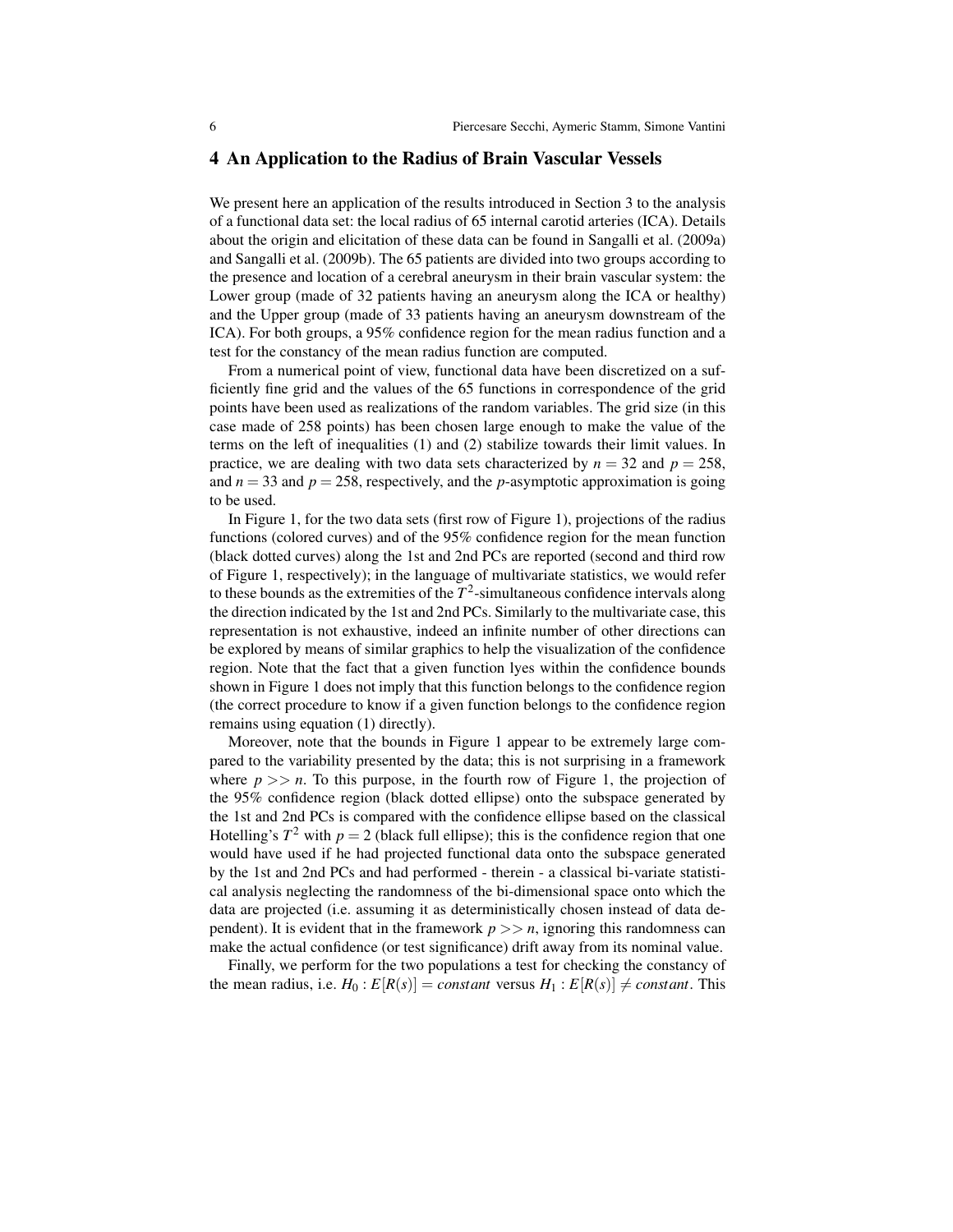

Fig. 1 First row: radius functions (colored curves). Second and third rows: projections of the radius functions (colored curves) and of the 95% confidence region (black dotted curves) along the 1st and 2nd principal components respectively. Fourth row: projections (by means of PC scores) onto the subspace generated by the 1st and 2nd principal components of the radius functions (colored points) and of the 95% confidence region (black dotted ellipse); for comparison the confidence ellipse based on the classical Hotelling's  $T^2$  with  $p = 2$  is reported (black full ellipse). Lower group on the left and Upper group on the right.